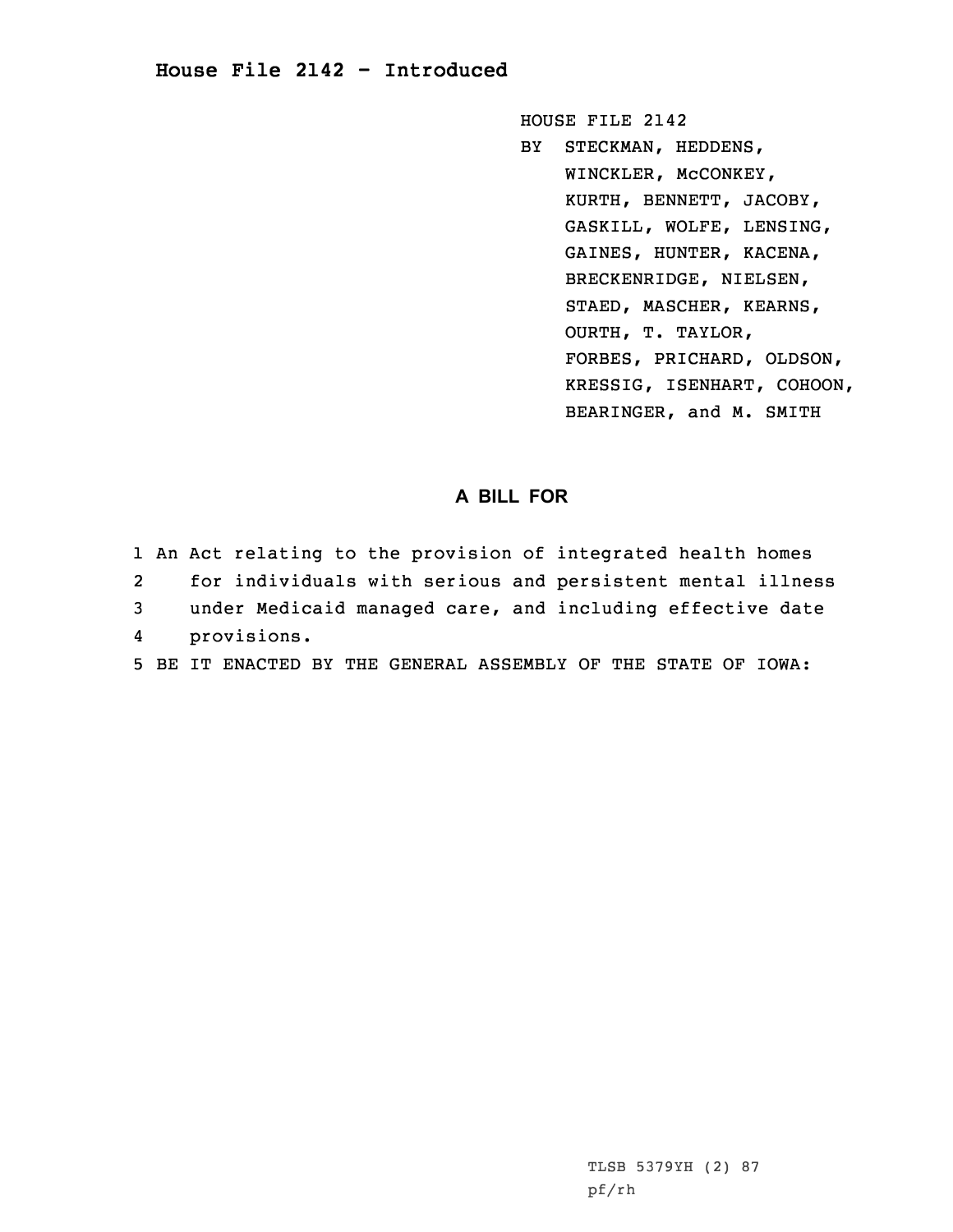1Section 1. MEDICAID MANAGED CARE - INTEGRATED HEALTH HOMES FOR PERSONS WITH SERIOUS AND PERSISTENT MENTAL ILLNESS (SPMI INTEGRATED HEALTH HOMES). The department of human services shall adopt rules pursuant to chapter 17A and shall amend existing Medicaid managed care contracts to ensure that SPMI integrated health homes with <sup>a</sup> Medicaid managed care organization acting as the lead entity, are administered in <sup>a</sup> manner that reflects the criteria established for SPMI integrated health homes and that meets the specifications of the Medicaid state plan amendment (SPA), IA-16-013, including but not limited to:

12 1. The target population served by an SPMI integrated health 13 home shall include Medicaid members with serious mental illness 14 (SMI) or serious emotional disturbance (SED) as defined in the 15 SPA.

 2. Medicaid member participation in an SPMI integrated health home shall be voluntary and the state shall provide assurances that members will be provided <sup>a</sup> free choice of health home providers.

 3. An SPMI integrated health home shall be accredited as <sup>a</sup> community mental health center; <sup>a</sup> mental health service provider; <sup>a</sup> residential, licensed group care setting; or <sup>a</sup> psychiatric medical institution for children (PMIC); or shall meet national accreditation standards that apply to mental health rehabilitative services. An SPMI integrated health home shall also demonstrate the provision of community-based mental health services to the target population.

 4. An SPMI integrated health home shall consist of <sup>a</sup> team-based model that provides <sup>a</sup> single point of whole-person, patient-centered, comprehensive, accessible, coordinated care across the spectrum of medical, behavioral, and social service needs, conditions, and aspects of <sup>a</sup> member's life, and shall provide for transitions of care the member may experience. An SPMI integrated health home team of professionals shall include, at <sup>a</sup> minimum, <sup>a</sup> nurse care manager, <sup>a</sup> care

-1-

LSB 5379YH (2) 87 pf/rh 1/3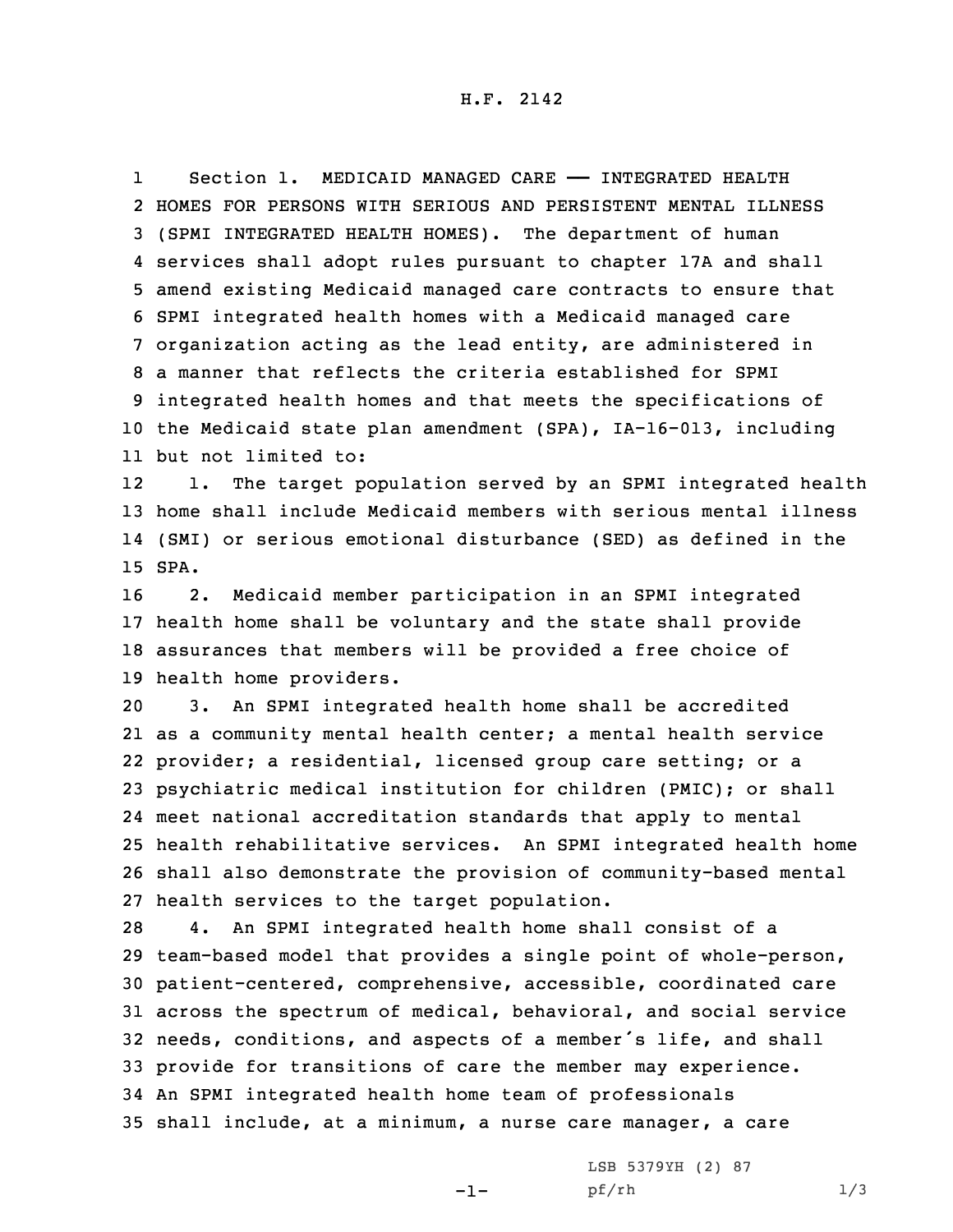coordinator, and either <sup>a</sup> peer support specialist or <sup>a</sup> family support specialist, depending upon the population served. The SPMI integrated health home care coordinator, as an integral component of the team, shall be embedded within the construct of such team, and shall not be provided through external, supplementary sources, to ensure that <sup>a</sup> member maintains the member's best possible health by accessing and utilizing services and supports at home and in community settings where the member lives, works, and socializes.

10 Sec. 2. EFFECTIVE DATE. This Act, being deemed of immediate 11 importance, takes effect upon enactment.

12

14

13 **The inclusion of this explanation does not constitute agreement with the explanation's substance by the members of the general assembly.**

EXPLANATION

 This bill directs the department of human services (DHS) to adopt rules pursuant to Code chapter 17A and amend existing Medicaid managed care contracts to ensure that integrated health homes for individuals with serious and persistent mental illness (SPMI integrated health homes) which have <sup>a</sup> Medicaid managed care organization acting as the lead entity, are provided in <sup>a</sup> manner that reflects the criteria established for SPMI integrated health homes by DHS and that meet the specifications of the Medicaid state plan amendment. The bill specifies that these criteria and specifications include: the target population served includes Medicaid members with serious mental illness (SMI) or serious emotional disturbance (SED); Medicaid member participation is voluntary and the state provides assurances that members will be provided <sup>a</sup> free choice of health home providers; an SPMI integrated health home is accredited as <sup>a</sup> certain type of provider or meets certain national accreditation standards, and demonstrates the provision of community-based mental health services to the target population; the SPMI integrated health home is <sup>a</sup> team-based model consisting of, at <sup>a</sup> minimum, <sup>a</sup> nurse care manager, <sup>a</sup> care coordinator, and either <sup>a</sup> peer support

 $-2-$ 

LSB 5379YH (2) 87 pf/rh 2/3